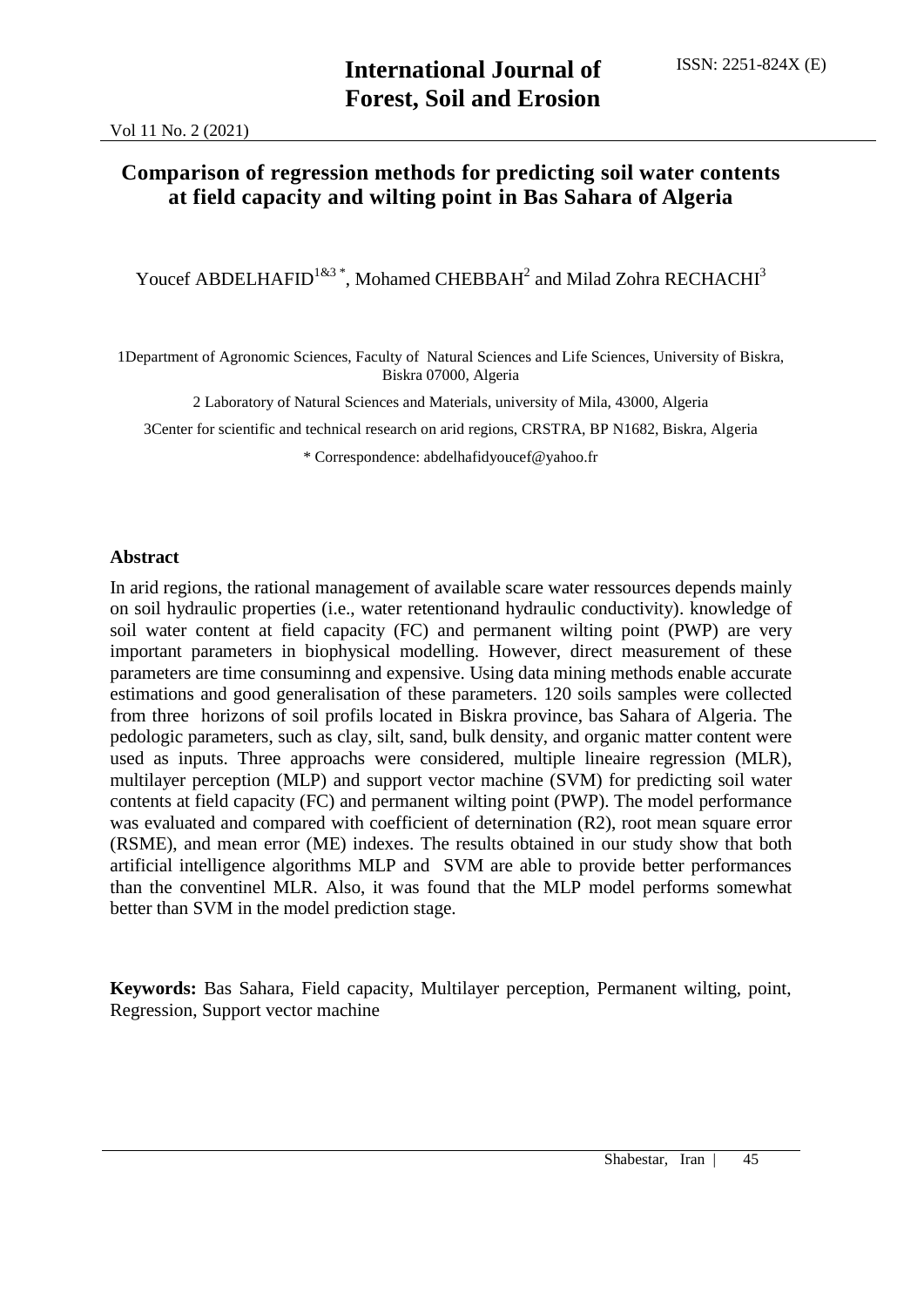#### **Introduction**

Irrigated crops play a vital factor in securing global food production, about 40% of all agricultural production comes from irrigated areas (FAO, 2013). The concept of sustainable water resources management has become an important goal at the basin scale worldwide (karandish and Simunek, 2016). The available water capacity for plants (PAWC) is an important factor for their regenaration, maintenance and productivity. Therfore, this bioavailable water must be taken into account for optimum irrigation scheduling, ecological modeling, and hydrological processes (Debarco et al., 2019). However, in arid and semi-arid regions, it is often observed that water supplies are done in an empirical way and do not take on consideration this data, which results a loss of water, a leaching of nutrients and serious environmental and economic damage (pollution and rising of surface water tables).

The soil hydraulic properties such as soil water contents at field capacity (FC) and permanent wilting point (PWP) are crucial parameters in crop water use efficiency of scarce water ressources (Santra et al., 2018). In laterature, it is generally admitted that matric potentials at -33kPa and -1500kPa represent FC and PWP respectively (Botula et al., 2012). However, the direct measurement of these two parameters at multiple locations of soil are generally time consuming, expensive, specially when they are applyed over large area (Haghverdi et al., 2014; McNeill et al., 2018).

To overcome those difficulties, pedotransfer functions (PTFs) are nowadays an alternative approach for estimating them from available or more easily soil informations, such as soil texture data (Cosby et al., 1984; Saxton et al., 1986), organic carbon, and bulk density (Saxton and Rawls, 2006; Rab et al., 2011). Nevertheless, there is no real universal PTFs, the proximity of the study area and the similarity of the parent materials are important elements to assess the potential ability of PTFs (Morvan et al., 2004). However, the most of the research focused on pedotransfer functions (PTFs) were elaborated under humid climatic conditions (Julia-Ferrer et al., 2004). Despite that availability of water is one of the main factors limiting agricultural production in arides and semi-arides regions, little work has been done to develop PTFs for predicting soil water contents (Wösten et al., 2001; Khlosi et al., 2016 ; El Majou et al., 2016 ; Ghorbani et al., 2017; Santra et al., 2018). In Algeria soils, studies describing soil water properties has been the subject of little published works (Dridi and Dilmi, 2011; Dridi and Zemmouri, 2012). As regards the bas Sahara of Algeria, PTFs describing soil water properties over large areas are limited by unavailability of data, but in high demande for sustainable crop production systemes.

In literature, sereral approachs were ofen, considered for developing PTFs such as: multiple linear regression (Gupta and Larson, 1979; Rawls and Brakensiek, 1982; Reichert et al., 2009) and atificiel neurone network (ANN) (Pachepsky et al., 1996; Sharma et al., 2006; Zhang and Schaap, 2017). Recently, support vector machine (SVM) approach was used for estimating soil water retention (Lamorski et al., 2008; Twarakavi et al., 2009; Khlosi et al., 2016; Ghorbani et al., 2017). This technique is now considered as a promissing alternative to ANN approach (Nguyen et al., 2015). For Van Looy et al. (2017) using machine learning algorithms have a mojor advantage that they do not take into account the relations between input and ouput variables. However, using conventional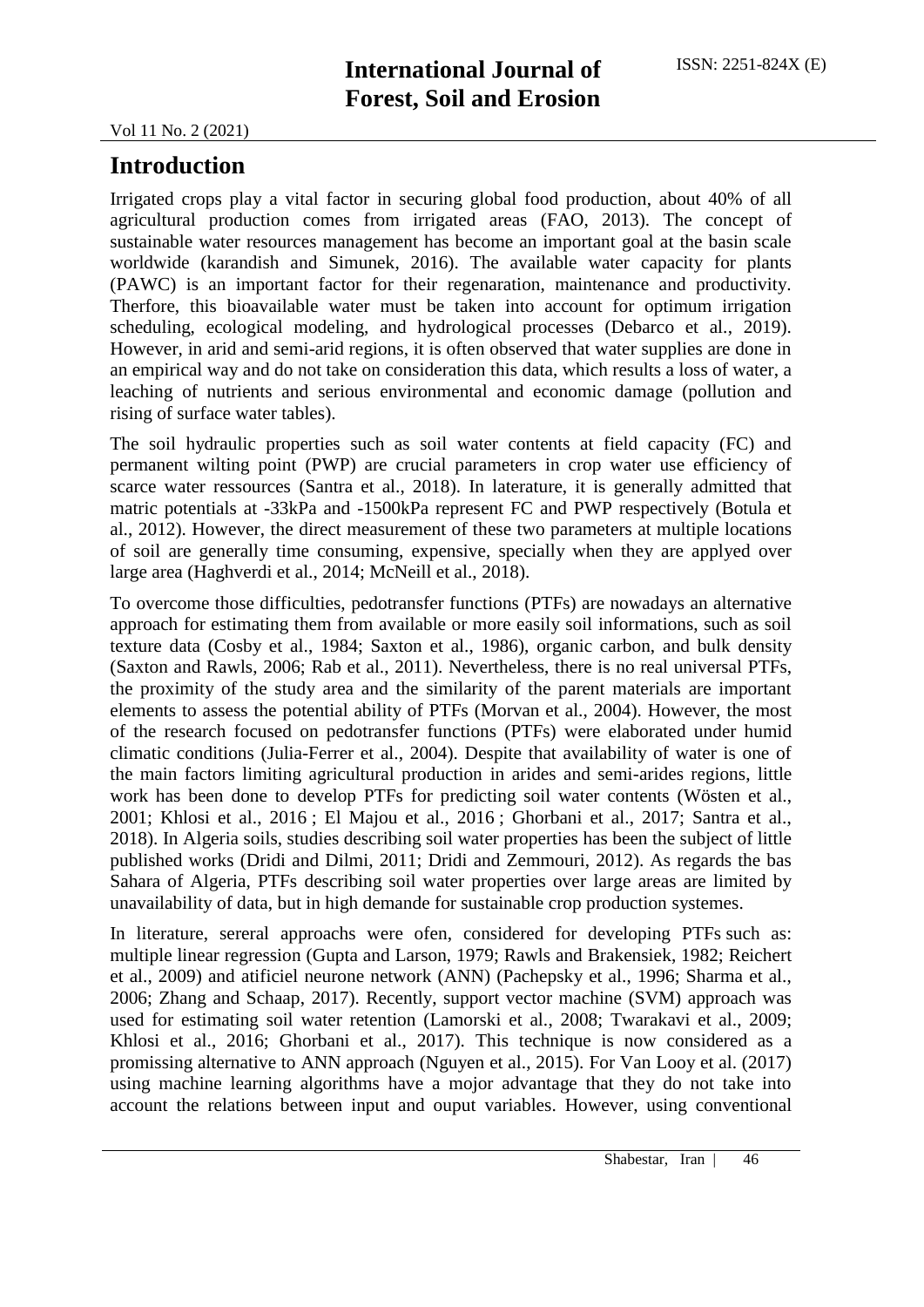Vol 11 No. 2 (2021)

regression approach can be an efficient method if the relationship between dependent and independent variables is not complex. The main objectives of this study were i) to develop three computational intelligence models: multiple linear regression (MLR), multilayer perception (MLP) and support vector machines (SVM) for predicting soil water contents at FC (-33 kPa) and PWP (-1500 kPa). In this work a relatively limited sample data based on soil texture (clay, silt, sand fractions), as well as bulk density and organic matter content were used from the Biskra province, south-east of Algeria and ii) to evaluate their performances for the prediction of FC and PWP in order to develop point PTFs. In our knowledge, using machine learning techniques for predicting soil water content is the first in our region.

#### **Materials and methods**

#### **Study area and data**

As shown in Figure 1, Biskra province (Ziban region, eastern Algeria) is located at the foot of the saharan Atlas and covers about 21 509.80 km2. It is known for its phoenicicol heritage estimated at 5 million of date palms and 98.478 ha of irrigated area (Agence National d'Amenagement du Territoire (ANAT), 2003). This agro-ecological zone belongs to the Saharan bioclimatic stage. The mean annual rainfall is low, rarely exceeding 145 mm with very limited number of rainy days per year (25 days.year-1).The mean annual temparature is around  $22^{\circ}$  C with very high amplitudes going up to  $50^{\circ}$ C. The mean humidity is 43% and the annuel evapotranspiration is 1889 mm (Dubost and Larbi-Youcef, 1998). The four major soil types in this region, according to Word Reference Base classification (IUSS Working Group, 2014) are Fluvisols, Calcisols, Gypsisols, and solonshaks Figure 2 and Table 1. Fuvisols are mainly located along the main wadi, the halomorphic character appeared in depth near the saline soils. Soils under Gypsisols are mainly occupy the Quaternary formations along the Atlas range. They join forces in the central part of the region with gypsum accumulations that are increasing in size towards the south. They are described most often in the oasis of Tolga, Lahdjeb and Lioua. Solonshaks occupy mainly the low-lying areas of the eastern region near the Chott Melghir, north of Oumache palm groves and Outaya plain.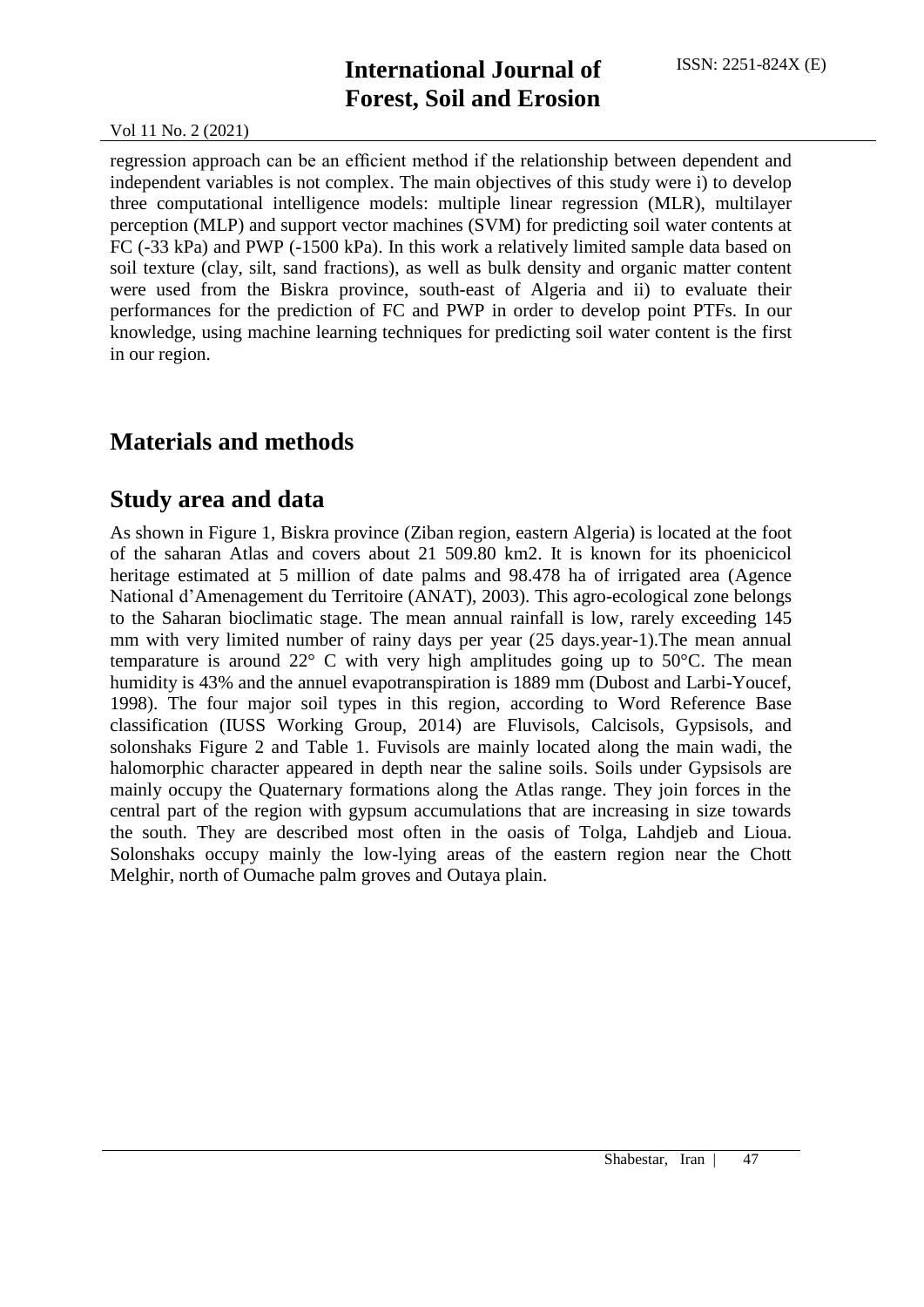Vol 11 No. 2 (2021)



Figure 1. Location of the study area with soil profile location

A total of 120 soil samples were collected from various localities in this area. All collected soil samples were analysed in the laboratory. The bulk density was determined by soil cylinder cores (100 cm3) method, the particle-size analysis (clay, silt and sand contents) were determined by the Robinson's pipette method. Organic matter content (OM%) was determined by Walkley and Black method, soil water content at -333 and 15000 bars were determined by pressure plate apparatus method.

| Reference        | soil | Reference soil groups with principal qualifiers | Soil profiles | Samples |
|------------------|------|-------------------------------------------------|---------------|---------|
| groups           |      |                                                 |               |         |
| <b>Fluvisols</b> |      | salic Fluvisols                                 | 5             | 15      |
|                  |      | <b>Haplic Fluvisols</b>                         | 3             | 9       |
| Gypsisols        |      | <b>Haplic Gypsisols</b>                         | 9             | 26      |
|                  |      | Calcic Petric gypsisols                         | 1             | 3       |
| Solonchaks       |      | Gypsic Solonchaks                               | 4             | 14      |
|                  |      | Salic solonchak                                 | 6             | 21      |
|                  |      | Solonchak-solonetz                              | 10            | 31      |
|                  |      | Glevic Solonchaks                               | 1             | 3       |
|                  |      |                                                 |               |         |

Table 1. Spatial distribution of WRB soil groups in Biskra Province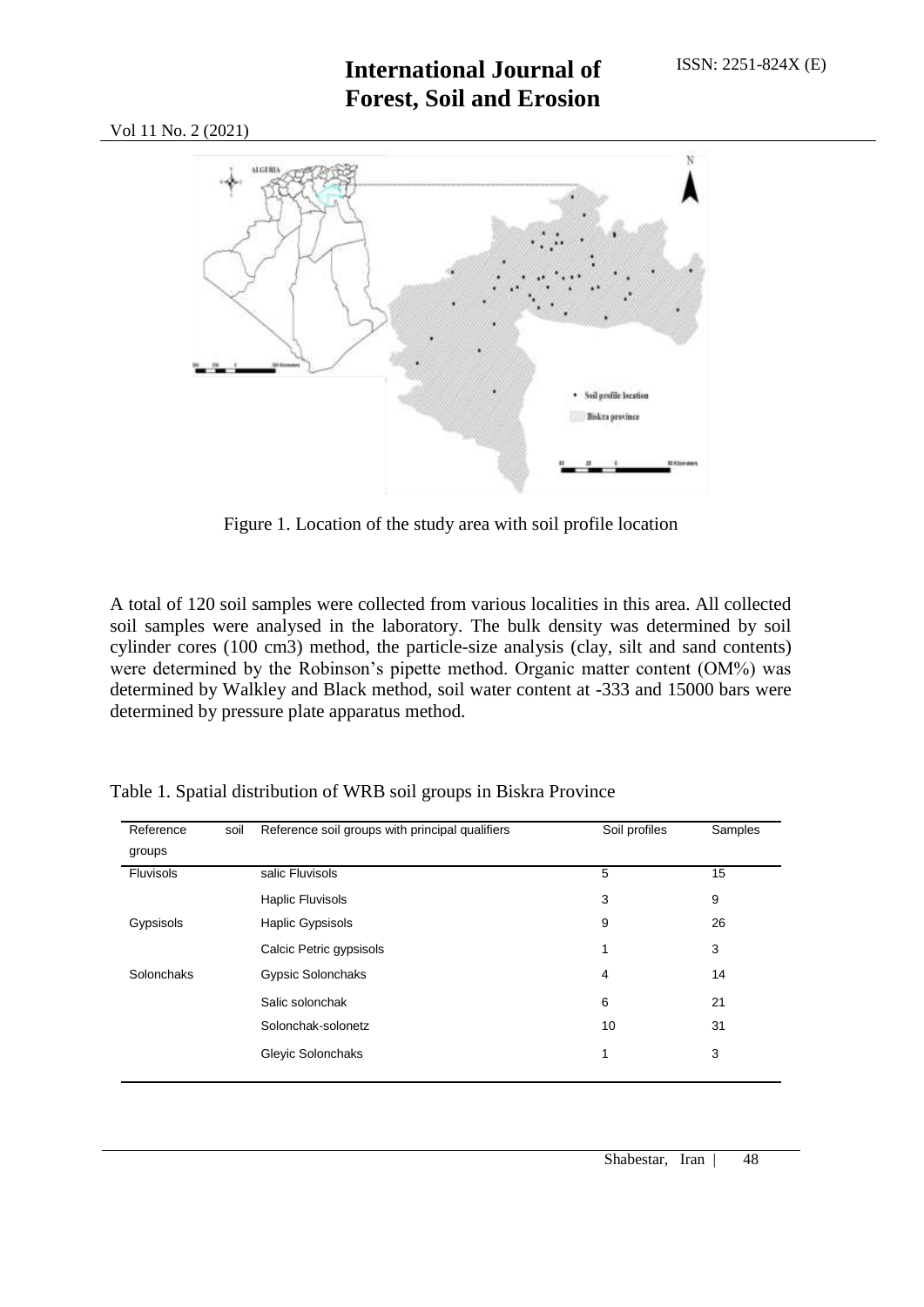

Figure 2. Spatial distribution of WRB soil groups in Biskra Province

#### **Statistical modeling**

In the present study, the statistical modeling was done in Stastica (Stasoft 2010). The data were normalised, and randomly divided into datasets, training and testing in a ratio of 70% and 30%, respectively.

The particle size distribution (SD), bulk density (BD), and organic matter content (OM), were used as predictors for predicting FC and PWP. Three modeling approachs were selected: multiple linear regression (MLR), multilayer perception (MLP) and support vector machines (SVM). The multiple linear regression approach was widely used in soil sciences for developing PTFs (Khlosi et al., 2016). The input variables were selected by backward stepwise method (Merdum et al., 2006; Rab et al., 2011). The PTF were developed using a equation of the form:

$$
Y = b_0 + b_1 X_1 ... + b_5 X_5 + b_6 X_1^2 + ... b_7 X_5^2 + b_8 X_1 X_2 + ... + b_n X_4 X_5
$$
 (1)

Where Y is the dependent variable,  $b_0$  is the intercept,  $b_{01}$  ...  $b_n$  are regression coefficients and  $X_1 - X_5$  are independent variables.

The second approach used in this study was the multilayer perception neural network (MLP), which is a feed forward backpropagation articitial neurone network (Pachepsky et al., 1996; Minasny and McBratney, 2002). This network contains input, hidden, and output layers (Figure 3). The hidden layer  $y_k$ ( $k = 1...K$ ) extract useful information from the input layer  $x_i$ ( $j = 1$ ...) for predicting the target (output layer) (Zhang and Schaap, 2017).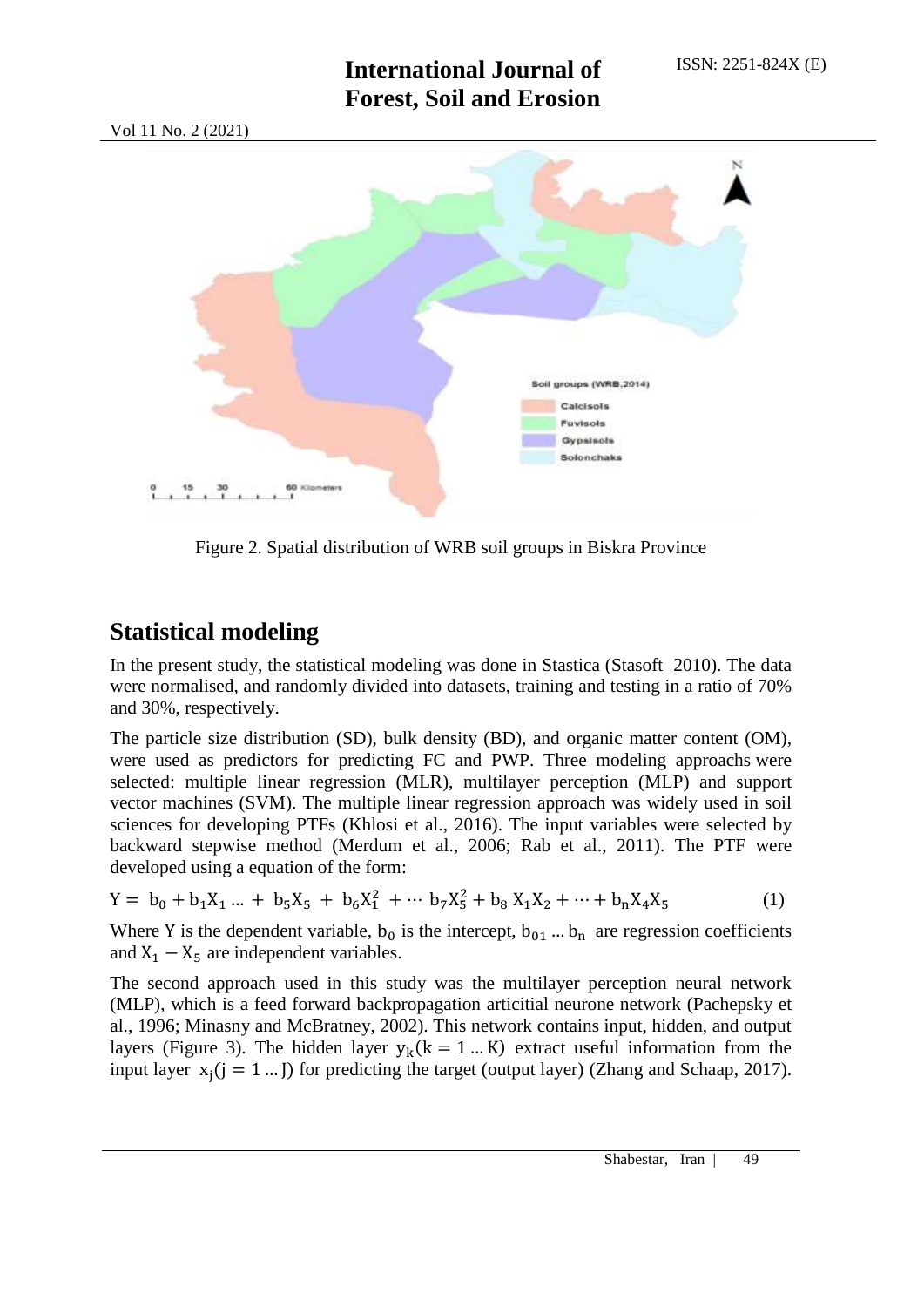The input vector of neurons is weighted, summed, and biased to produce the hidden neurons

$$
y_k = \sum_{j=1}^{J} W_{jk} X_j + b_k,
$$
 (2)

Where J and K are the number of neurons in input and hidden layers.  $(W_{ik})$  is weighted a bias( $b_k$ ). The hidden neurons  $y_k$  are then operated by an activation or transfer function (f) to produce

$$
r_k = f(y_k) \tag{3}
$$

The activation function reflet the nonlinearity in the input-ouput relationship. The ouput from the hidden layer is subjected to the similar procedure in equation (2) as follows :

$$
v_l = \sum_{K=1}^{K} u_{kl} r_k + b_l, \tag{4}
$$

And transformed by another activation function  $(f)$  to produce the ouput  $z$ :

$$
z_l = f(v_{kl})
$$
 (5)

The weights and biases were obtened in ANN by minimizing the following objective function through an iterative procedure,

$$
O(w_{jk}, b_k, u_{kl}, b_l) = \sum_{n=1}^{N_s} \sum_{m=1}^{N_p} [t_{n,m} - t'_{n,m}(w_{jk}, b_k, u_{kl}, b_l)]^2
$$
 (6)

Where  $N_s$  is the number of samples,  $N_p$  the number of parametrs, and t and t are mesured and estimated variables.



Figure 3. MLP model used in this study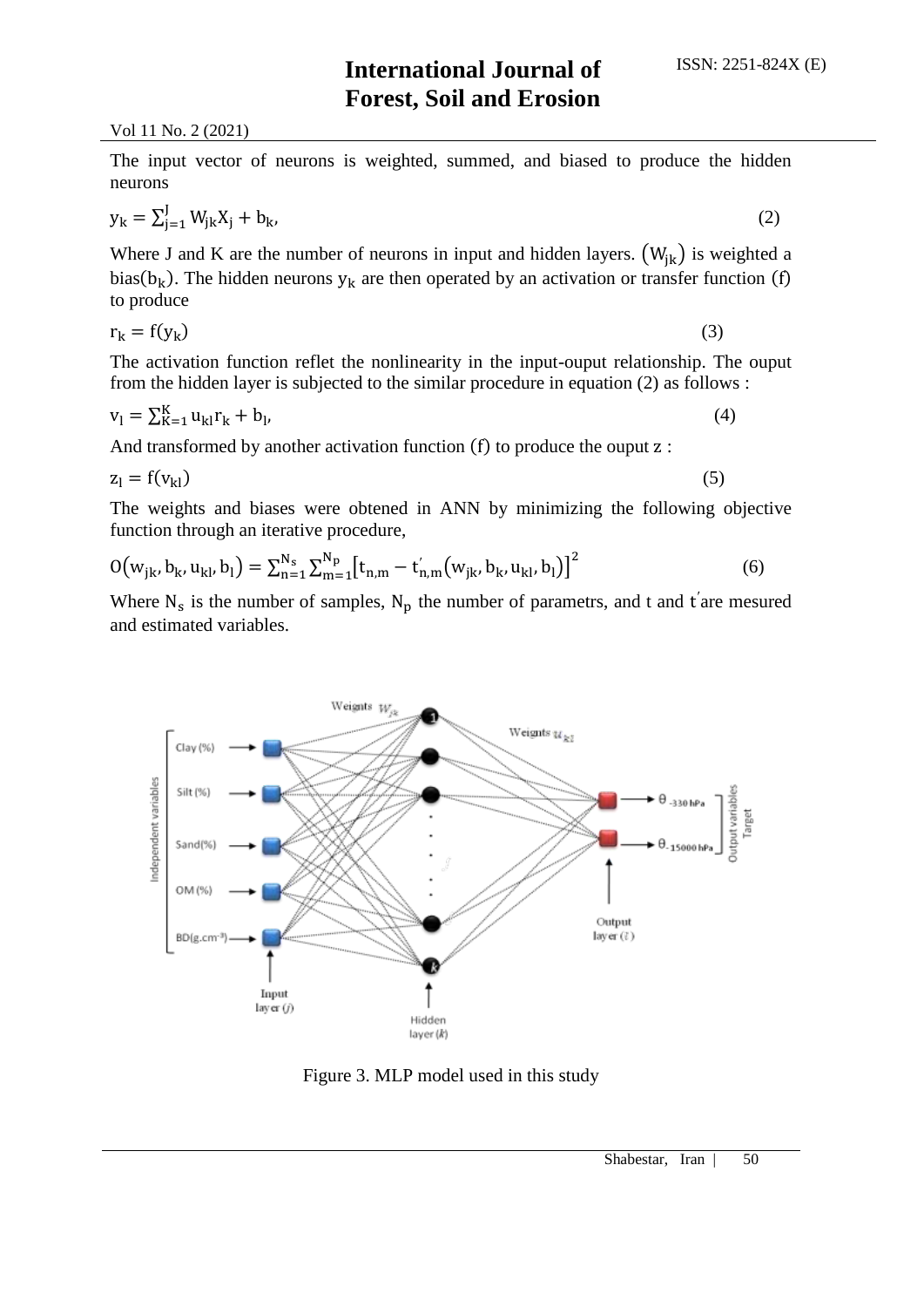The third approach called support vector machines (SVM), introduction by Vapnik (1995) (Van Looy et al., 2017). The architecture of a SVM is similar to that of a MLP, but the training algorithm is significantly different (Skalova et al., 2011). The support vector regression (SVR) is used in literature to describe regression with SVM (Karandish and Simunek, 2016). The objectif of SVR modelling is to estimate a function according to a given data set, one output variable based on a set,  $\{(x_i, y_i)\}_n$ , where  $x_i$  denotes the input vector refer to independent variables,  $y_i$ de notes the output value refer to soil water contents, and n is the number of samples  $(n = 120)$ . The regression function in SVM approach uses the following formula :

$$
f(x) = \sum_{i=1}^{n} \omega \Phi(x) + b \tag{7}
$$

Where  $\Phi(x)$  de notes nonlinear mapping that map data into better representation space.  $\omega_i$ and b are weights and a bias term estimated by minimizing the following structural risk function:

$$
R = \frac{1}{2}|\omega|^2 + C\sum_{i=1}^n L_{\varepsilon}(f\xi + \xi^*)
$$
\n(8)

Where R is the sum of the empirical risks and a complexity term.  $|\omega|^2 = \sum_{i=1}^l w_i^2$ .  $\xi$ ,  $\xi^*$  are slak variables,  $C > 0$  is the cost parameter, n is the sample size, and  $\varepsilon$  is the insensitive loss function(Twarakavi et al. 2009).

Subject to  $y_i - f(x) - b \le \varepsilon + \xi_i^*$  $f(x) +$  $\xi_i, \xi_i^*$ (9)

In SVM models, the radial basis function (RBF) with parameters  $(C, \varepsilon, \gamma)$  was used as the kernel function for FC and PWP modelling. This function has the following form :

$$
k(xi, xj) = exp(-\gamma ||xi - xj||2), \gamma > 0
$$
\n(10)

Where y is the kernel parameter. The different combinison of  $C, \varepsilon, \gamma$  parameters determine the accuracy of the SVM model.

In this study, three statistical indices were selected to evalute the model performances: (1) coefficient of correlation (R2), wich describes the proportion of the total statistical variance in the observed dataset that be explained by the model ; (2) the root-mean-square of prediction error (RMSE), a mesure of the overall performance across the entire range of the dataset and  $(3)$  the mean of prediction  $(ME)$  wich indicates whether there is a systematic errors between measurements and model estimation. Negative ME values indicate an average underestimation of the quantity being evaluated, while positive values indicate an overestimation of target variables. These statistical indices are the most common metrics used to evalute models performance (Van Looy et al., 2017).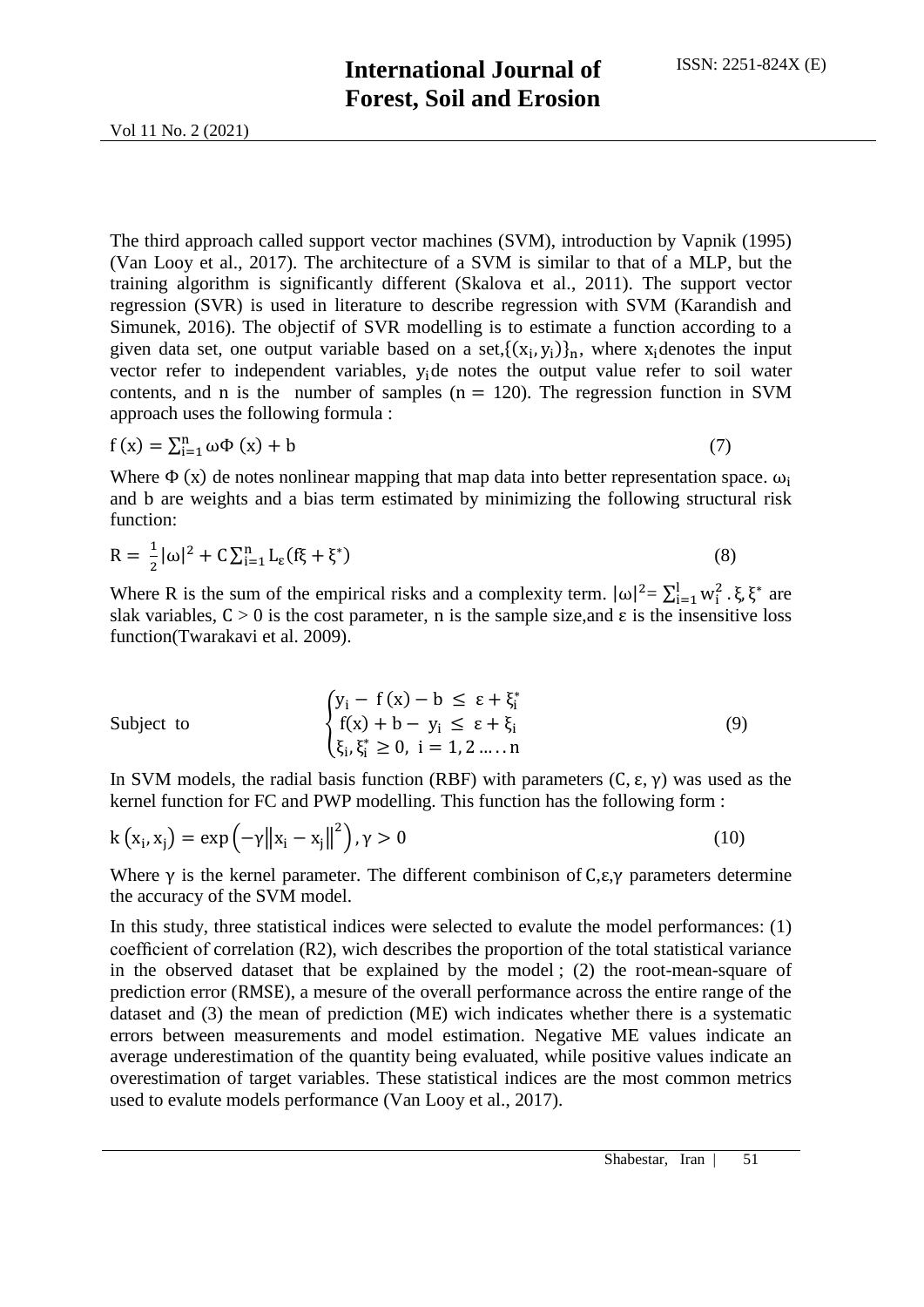Vol 11 No. 2 (2021)

$$
R^{2} = 1 - \frac{\sum_{1}^{N} (Y_{i} - \hat{Y}_{i})^{2}}{\sum_{1}^{N} (Y_{i} - \bar{Y}_{i})^{2}}
$$
(11)

RMSE = 
$$
\sqrt{\frac{1}{N} \sum_{i=1}^{N} (Y_i - \hat{Y}_i)^2}
$$
 (12)

$$
EM = \frac{1}{N} \sum_{i=1}^{N} (Y_i - \hat{Y}_i)
$$
\n(13)

Where  $Y_i$  denotes the mesured value,  $\hat{Y}_i$  is the estimated value,  $\overline{Y}_i$  is the average of the measured value, and N is the number of samples.

### **Results**

Descriptive statistics of soil data for training and testing data sets are given in Table 2. The results show, both data sets illustrated relatively similar statistical characteristics, for intance, the clay, sand and silt contents, and bulk density were ranged between 2-68%, 2- 94%, 3-85%, and 1.06-1.94g.cm-3, respectively, for training data set. FC and PWP varied from 0.03 to 0.46  $g/g$  and from 0.016 to 0.36 $g/g$ , respectively. Clearly, the presence of different types of soil in Biskra province cause such large rangs in physical properties.

| Variable              |       | Training data set |       |       |       | Testing data set |       |                 |  |  |
|-----------------------|-------|-------------------|-------|-------|-------|------------------|-------|-----------------|--|--|
|                       | Min.  | Max.              | Mean  | SD    | Min.  | Max.             | Mean  | SD <sup>-</sup> |  |  |
| Clay, %               | 0.5   | 68                | 31.1  | 0.177 | 03    | 53               | 26.47 | 0.162           |  |  |
| Silt, %               | 01    | 81                | 38.3  | 0.160 | 06    | 65               | 36.52 | 0.144           |  |  |
| Sand, %               | 02    | 96.6              | 30.6  | 0.272 | 02    | 91               | 35.44 | 0.264           |  |  |
| BD, g/cm <sup>3</sup> | 1.028 | 1.94              | 1.451 | 0.183 | 1.058 | 1.77             | 1.418 | 0.157           |  |  |
| OM, %                 | 0.1   | 2.86              | 0.994 | 0.008 | 0.1   | 03.18            | 1.14  | 0.008           |  |  |
|                       |       |                   |       |       |       |                  |       |                 |  |  |

Table 2. Descriptive staistics of soil data for the training and testing sets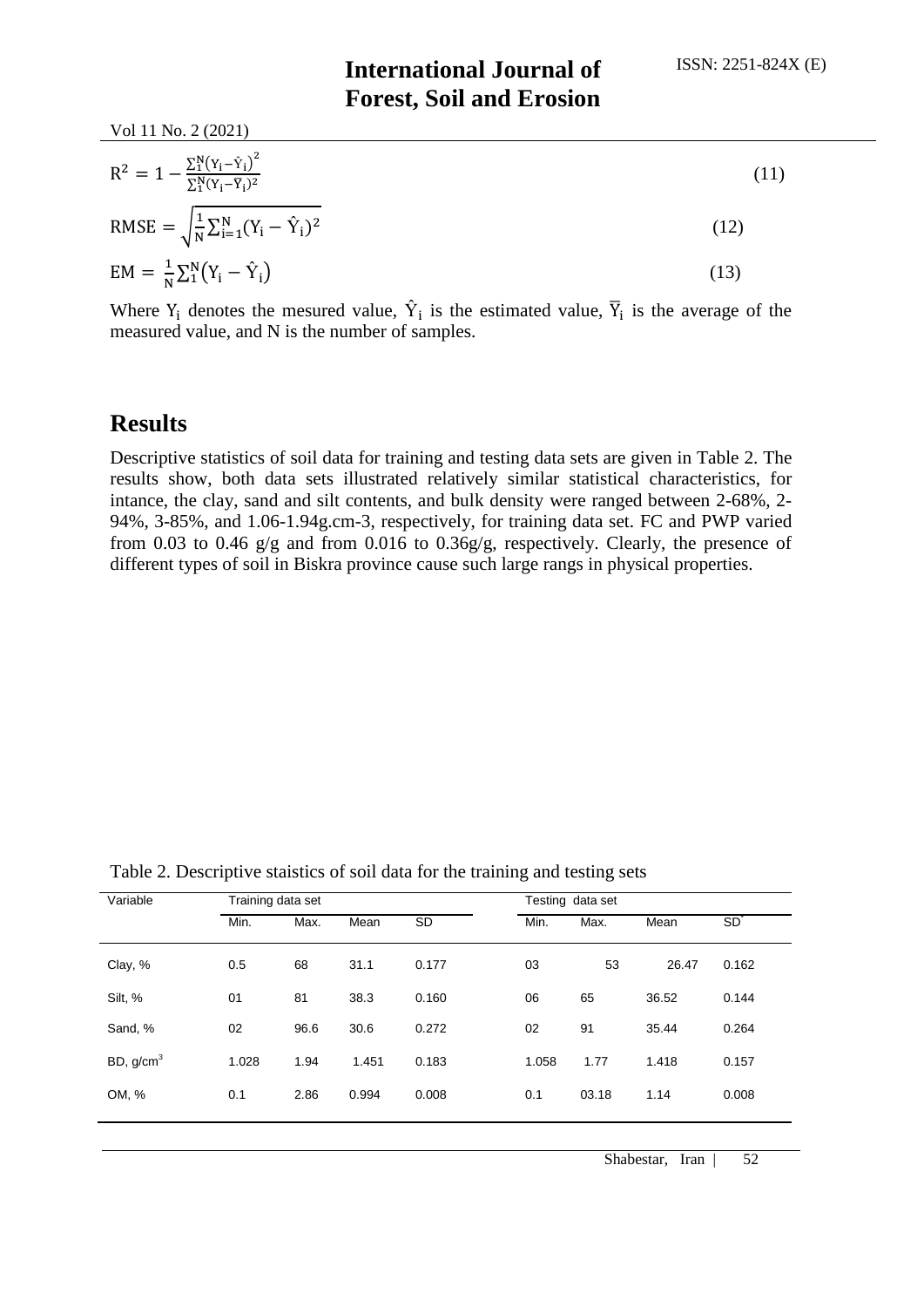| $CEC$ (cmole.kg <sup>-1</sup> ) | 2.40 | 48    | 23.16 | 15.909 | 3.2  | 48    | 22.61 | 14.845 |
|---------------------------------|------|-------|-------|--------|------|-------|-------|--------|
| $EC$ (dS/m)                     | 0.60 | 148.2 | 20.41 | 24.216 | 0.4  | 96.50 | 14.61 | 20.02  |
| pH                              | 6.86 | 8.80  | 7.62  | 0.406  | 6.99 | 8.5   | 7.75  | 0.367  |
| $CaCO3(\%)$                     | 1.7  | 63.80 | 35.22 | 0.148  | 1.5  | 53.9  | 32.04 | 0.119  |
| Gypsum(%)                       | 01   | 62.08 | 12.52 | 0.147  | 01   | 64    | 9.43  | 0.173  |
| FC, g/g                         | 5.67 | 57.63 | 34.82 | 0.111  | 9.55 | 55.98 | 35.47 | 0.095  |
| PWP, g/g                        | 2.58 | 51.60 | 24.72 | 0.103  | 6.53 | 53.22 | 27.33 | 0.105  |
|                                 |      |       |       |        |      |       |       |        |

Vol 11 No. 2 (2021)

\* S.D Standard deviation

The results of the correlation coefficients between soil data given in Table 3, show that all input variables were statistically significant. Both FC and PWP had a strong correlation (r  $> 0.70$ ) with clay and sand. BD, silt, and OM had a relatively loose relationship with both FC and PWP. Furthermore, sand and BD have an inverse relationship with FC and PWP. These results agreed with those of Botula et al. (2012), Ostavari et al. (2015) and Ghorbani et al. (2017).

Table 3. Coefficients of correlation between soil attributes and soil water contents

| Variable    | Clay                   | Silt        | Sand         | <b>BD</b>             | <b>OM</b>   | FC    | <b>PWP</b> |
|-------------|------------------------|-------------|--------------|-----------------------|-------------|-------|------------|
| Clay, %     |                        |             |              |                       |             |       |            |
| Silt, %     | 0.225                  |             |              |                       |             |       |            |
| Sand, %     | <b>XXX</b><br>$-0.744$ | $-0.737$    |              |                       |             |       |            |
| BD, $g/cm3$ | $-0.244$               | $-0.333$    | 0.351        | 1                     |             |       |            |
| OM, %       | $0.374$ ***            | 0.325       | $-0.450$ *** | $-0.434$ <sup>"</sup> |             |       |            |
| FC, g/g     | $0.831$ ***            | $0.462$ *** | $-0.796$     | $-0.446$ ***          | 0.489       | 1     |            |
| PWP, g/g    | $0.781$ ***            | $0.414$ *** | $-0.724$ *** | $-0.454$ ***          | $0.492$ *** | 0.922 | 1          |

Correlation is significant at the 0.01 level;  $\ddot{\,}$  Correlation is significant at the 0.001 level;  $\dddot{\,}$ Correlation is significant at the 0.0001 level

The results obtained in Table 4, confirm the above findings in Table 3. According to R2, RMSE and ME indexes, the 2FC and 2PWP models appear to be better in MLR approach during the training and testing data sets. The predictor variables explained 78% and 73% in total variation at FC and PWP respectivly.

#### Table 4. Statistics performances of the MLR models

| Model | <b>Inputs</b> | Equation                       | Training |             |       | Testing      |       |       |
|-------|---------------|--------------------------------|----------|-------------|-------|--------------|-------|-------|
|       |               |                                | $R^2$    | <b>RMSE</b> | MЕ    | $\mathsf{P}$ | RMSE  | ME    |
| 1FC   | <b>PSD</b>    | $0.112 + 0.663(C) + 0.303(Si)$ | 0.770    | 0.040       | 0.000 | 0.791        | 0.035 | 0.003 |
|       |               |                                |          |             |       |              |       |       |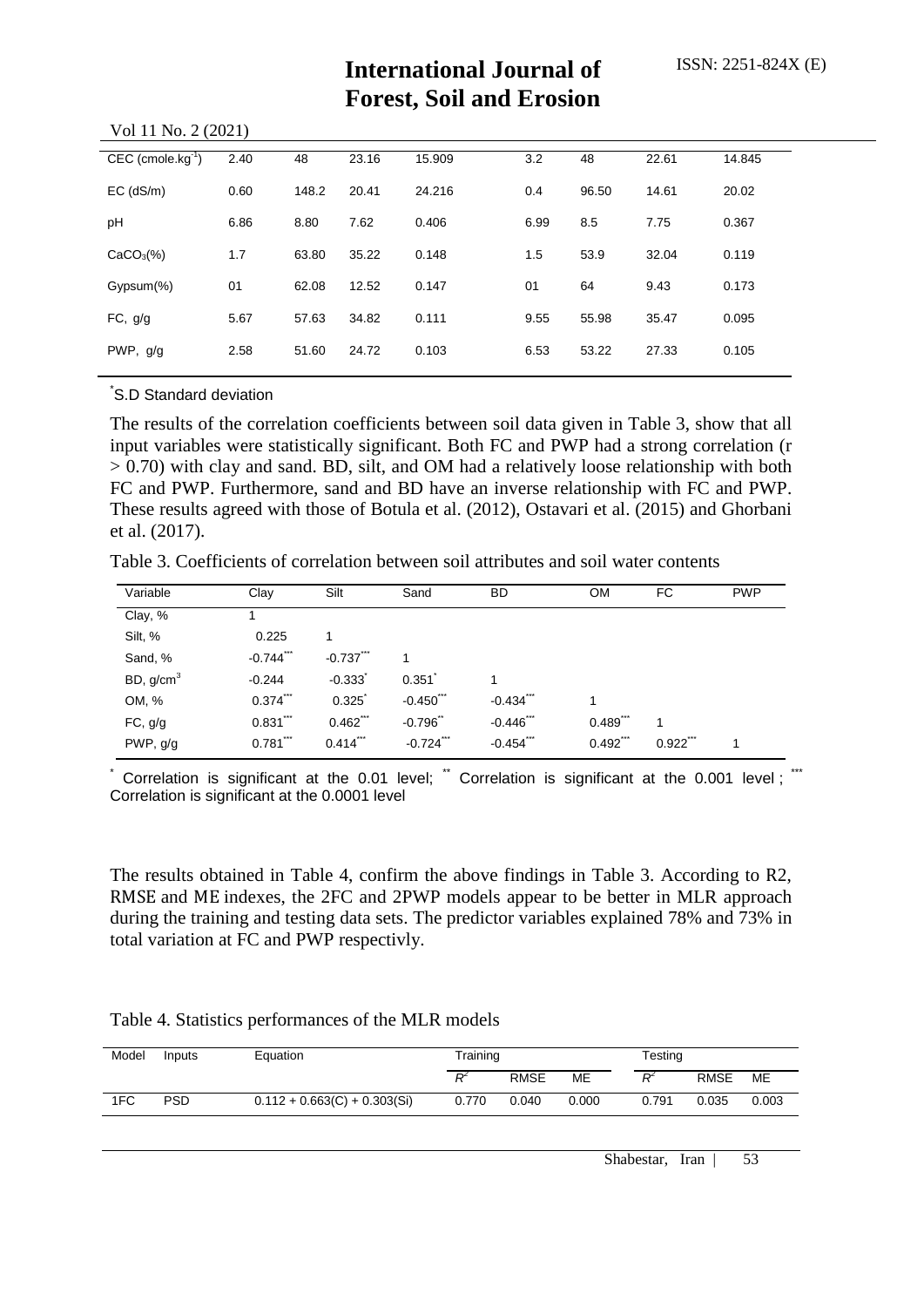| 2FC  | PSD, BD     | $0.838 - 0.663(Sa) - 0.303(BD) +$             | 0.788 | 0.038 | 0.000    | 0.821 | 0.035 | 0.003    |
|------|-------------|-----------------------------------------------|-------|-------|----------|-------|-------|----------|
|      |             | $0.631(BD^*Sa) + 0.945(BD^*C)$                |       |       |          |       |       |          |
| 3FC  | PSD.<br>BD. | $0.838 - 0.663(Sa) - 0.303(BD) +$             | 0.788 | 0.038 | 0.000    | 0.821 | 0.035 | 0.003    |
|      | <b>OM</b>   | $0.631(BD^*Sa) + 0.945(BD^*C)$                |       |       |          |       |       |          |
|      |             |                                               |       |       |          |       |       |          |
| 1PWP | <b>PSD</b>  | $0.116 + 0.620$ (C <sup>2</sup> ) + 0.378(Si) | 0.667 | 0.044 | $-0.007$ | 0.647 | 0.040 | $-0.000$ |
| 2PWP | PSD, BD     | $0.306 + 0.290(Si) - 0.321(BD) +$             | 0.727 | 0.040 | $-0.007$ | 0.699 | 0.037 | $-0.001$ |
|      |             | 0.592(Si)                                     |       |       |          |       |       |          |
| 3PWP | PSD.<br>BD. | $0.580 - 0.236(Sa) - 0.344(BD) +$             | 0.715 | 0.041 | $-0.007$ | 0.699 | 0.040 | $-0.000$ |
|      | <b>OM</b>   | $0.945(C^2)$                                  |       |       |          |       |       |          |

BD in conjonction with clay and sand, appears to improve the model performance for predicting FC and PWP, while the influence of OM contents was insignificant. The performance indices  $R^2$  RMSE and ME were also, better at FC than at PWP. Both models included sand, bulk density, BD-clay, BD-sand for FC and sand, BD, and quadratic clay for PWP. This result is in agreement with those of Rab et al. (2011), and Santra et al. (2018).

The Table 5 shows the statistic performances of the models in MLP approach during training and testing data sets. They reveal that the 3FC, and 2PWP models were better as indicated by R2, RMSE and EM values. The optimal model obtened has three layers with single hidden layer (Figure 3).

| Model | Inputs      | Architecture       | Training |             |          | Testing |             |       |  |
|-------|-------------|--------------------|----------|-------------|----------|---------|-------------|-------|--|
|       |             |                    | $R^2$    | <b>RMSE</b> | ME       | $R^2$   | <b>RMSE</b> | ME    |  |
| 1 FC  | <b>PSD</b>  | $3 - 9 - 2$ (BFGS) | 0.826    | 0.039       | $-0.000$ | 0.855   | 0.036       | 0.01  |  |
| 2 FC  | PSD, BD     | $4 - 3 - 2$ (BFGS) | 0.834    | 0.034       | 0.000    | 0.855   | 0.043       | 0.004 |  |
| 3 FC  | PSD, BD, OM | $5 - 5 - 2$ (BFGS) | 0.840    | 0.033       | $-0.001$ | 0.869   | 0.028       | 0.001 |  |
| 1 PWP | <b>PSD</b>  | $3 - 9 - 2$ (BFGS) | 0.730    | 0.034       | $-0.000$ | 0.742   | 0.029       | 0.004 |  |
| 2PWP  | PSD, BD     | 4 - 3 - 2 (BFGS)   | 0.787    | 0.035       | $-0.000$ | 0.778   | 0.046       | 0.007 |  |
| 3 PWP | PSD, BD, OM | $5 - 5 - 2$ (BFGS) | 0.785    | 0.035       | $-0.000$ | 0.756   | 0.034       | 0.004 |  |

Table 5. Statistic performances of the MLP models

Vol 11 No. 2 (2021)

The Table 6 indicates the statistic performances of the models in SVM approach. According to R2, RMSE and EM values, both models 3FC and 2PWP performed well during training and testing period. The performance indices ( $R^2$  RMSE and ME) were also better at FC than PWP.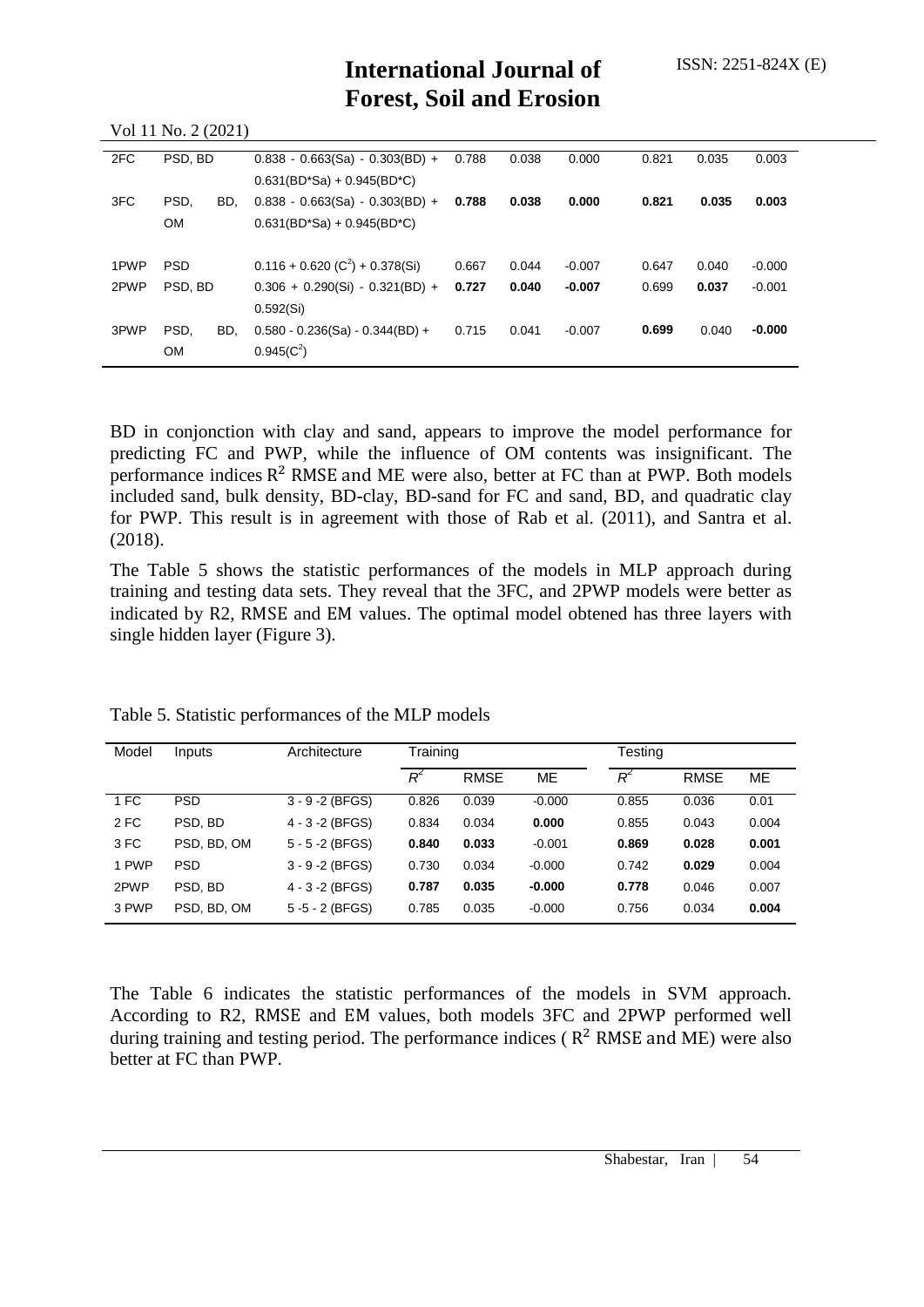| Model | Inputs      | Parameter               |       | Training    |           |       | Testing     |          |  |  |
|-------|-------------|-------------------------|-------|-------------|-----------|-------|-------------|----------|--|--|
|       |             | $(C, \gamma, \epsilon)$ | $R^2$ | <b>RMSE</b> | <b>ME</b> | $R^2$ | <b>RMSE</b> | ME       |  |  |
| 1FC   | <b>PSD</b>  | 20, 2.9, 0.85           | 0.844 | 0.038       | $-0.005$  | 0.845 | 0.045       | 0.005    |  |  |
| 2FC   | PSD, BD     | 10, 2.1, 0.5            | 0.855 | 0.032       | $-0.001$  | 0.845 | 0.042       | 0.005    |  |  |
| 3FC   | PSD, BD, OM | 40, 0.25, 0.62          | 0.850 | 0.034       | $-0.000$  | 0.851 | 0.029       | $-0.001$ |  |  |
| 1 PWP | <b>PSD</b>  | 30, 1.75, 0.75          | 0.722 | 0.043       | $-0.003$  | 0.740 | 0.050       | $-0.006$ |  |  |
| 2PWP  | PSD, BD     | 30, 1, 0.8              | 0.774 | 0.038       | $-0.011$  | 0.776 | 0.048       | $-0.003$ |  |  |
| 3PWP  | PSD, BD, OM | 30, 0.29, 1             | 0.760 | 0.038       | $-0.007$  | 0.756 | 0.034       | $-0.002$ |  |  |

Table 6. Statistic performances of the SVM models

Fig. 5 shows the comparative plots between the results modeled by the SVM pproach and those measured values for testing data set, which the correlation coefficients are all above 0.80, this demonstrates that SVM technique is capable for predicting FC and PWP.

#### **Discussion**

Selecting input variables is an important step for developing prediction models (Ghorbani et al., 2017). Using the texture data, organic carbon, and bulk density as predictor variables are widely taking on consideration for developing PTFs. Additional parameters such as soil particle size and distribution indices, pH, and terrains attributes are rarely used (Wôsten et al., 2001; Reichert et al., 2009; McNeill et al., 2018). Pollaco (2014) provides a simple model for estimating FC and PWP from soil texture and bulk density, while Ghorbani et al. (2017) evaluated the performance of three approachs for estimating FC and PWP using soil texture, bulk density and organic matter content.

In other ways, the size of data can, also determine the predictibility of PTFs. Developing PTFs although less 200 datasets were generaly reported in different studies (Sharma et al., 2006; Santra et al., 2018; Li et al., 2019). For Santra and Das (2008) data with about 100- 200 samples may be sufficient to develop reasonable PTFs.

From the Table 3, clay and sand data have a strong relationship with soil water contents. Both FC and PWP were positively correlated with clay contents, silt and OM content, and negatively correlated with sand content, and BD. Our finding agreed with those found by Ostavari et al. (2015), Ghorbani et al. (2017) and Li et al. (2019). As predector variable, clay increases the specific surface area of the soil matrix and favors the occurrence of micropores that generate capillarity (Hillel 1998). Increasing BD decreases porosity and thus soil water retention capacity.

The results obtained in Table 4, confirm the above findings in Table 3. According to R2, RMSE and ME indexes, the 2FC and 2PWP models appear to be better in MLR approach during the training and testing data sets. The performance criteria were also bette rat FC than at PWP. Correlation coefficients are higher at FC than at PWP. The resultats are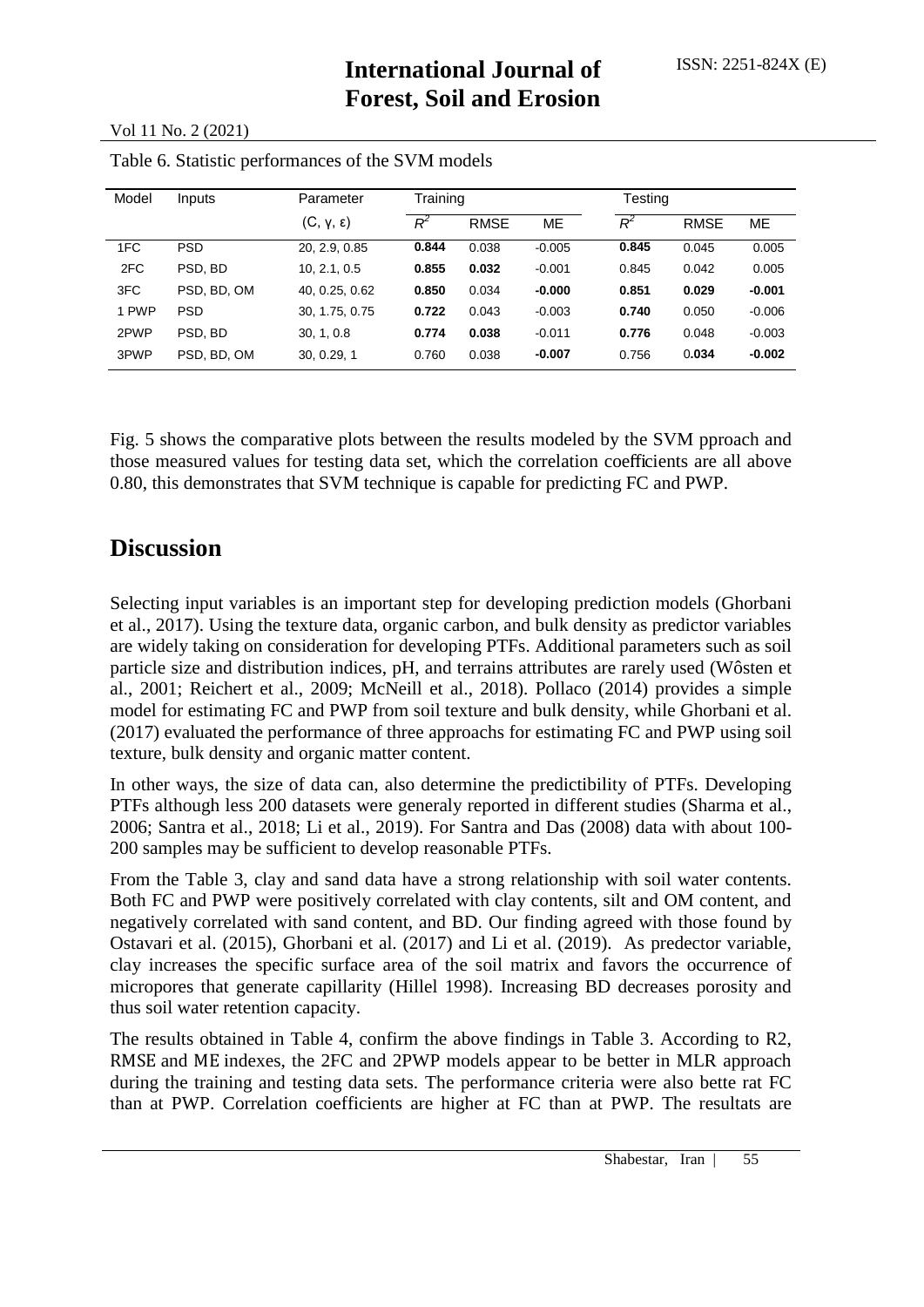consistent with those reported in other arid soils (Santra et al., 2018 ; Qiao et al., 2018). OM contents have ofen included as an input variables for prediction FC and PWP (Cornelis et al., 2001; Botula et al., 2012; Nguyen et al., 2015), but, in this study, OM contents did not improve the prediction of FC and PWP. The possible reason may be due to their smaller values and to a higher variation of clay contents (or sand content). The results are similar to those obtained by Minasny and McBratney (2002), Rab et al. (2011), Khlosi et al. (2016), and Santra et al. (2018), who also found soil water content variations were not affected by lower OM contents. Including BD in the models appear to improve soil water retention at FC. In addition, BD plays an important role on the retention water capacity at this level of potential. Increasing BD resultant in the destruction of the pedostructure and pore architecture, leading to reduce the available volume for soil water storage (Hillel, 1974). Furthermore, sand had an inverse influence on soil water contents in MLR approach. Increasing sand particle fraction in soil, loading to increase soil macropores which results a decline in water retention.

The Tables 4-6 given the detail of the model performances in MLR, MLP and SVM approach for predicting FC and PWP. According to R2, RMSE both artificial intelligence algorithms MLP and SVM perform better than the conventional method MLR.

Therfore, the ME values were smaller in MLP approach than those in SVM and MLR approach, which indicates that the quality of estimation in MLP model is better than in SVM and MLR models. For Niu et al. (2019), the MLR approach can only handle conventional linearity, rather than the inherent nonliear relationship in this cas, leading to lower generation capability, whereas, both MLP and SVM approach were able to get the utmost out of the mapping function to map the training data into the high-dimensional feature space, and the carefully choose the appropriate optimization stratigies to find the solution that minimizes the total training error. Moreover, as compared with SVM approach, the models developed in MLP approach had the smallest value of the RMSE as well as higher value of R2, but the difference in performance with t-statistique ( $P < 0.05$ ) was non significant. These results are comparable to those of Skalova et al. (2011) who also reported that the ANN models performed slighly better than MLR and SVM models with limeted data, and they hypothesized that it is advisable to use combined SVM/MLP models.

However, others studies have reported that the SVM gave the best performance compared by ANN (Twarakavi et al., 2009). For Lamorski et al. (2008) and Khlosi et al. (2016) the SVM models perfomed better than MLP and MLR, but at some matric potentials. However, there is not an universally applicable conclusion, because many studies have also reported that the influence of the number of data or other statistical data set properties can influence the model performances.

The RMSE values for our SVM model are smaller than those obtained by Twarakavi et al. (2009), Svalova et al. (2011), and khlosi et al. (2016).

As seen in Table 7, the RMSE values in MLP approach were smaller as compared to those with SMV and MLR approach during the testing phase. They varied from 0.002 - 0.048 for SVM models and varied from 0.031 to 0.057 and from 0.035 to 0.040, respectively for MLP and in MLP models, the R2 values varied from 0.739 to 0.879 and show more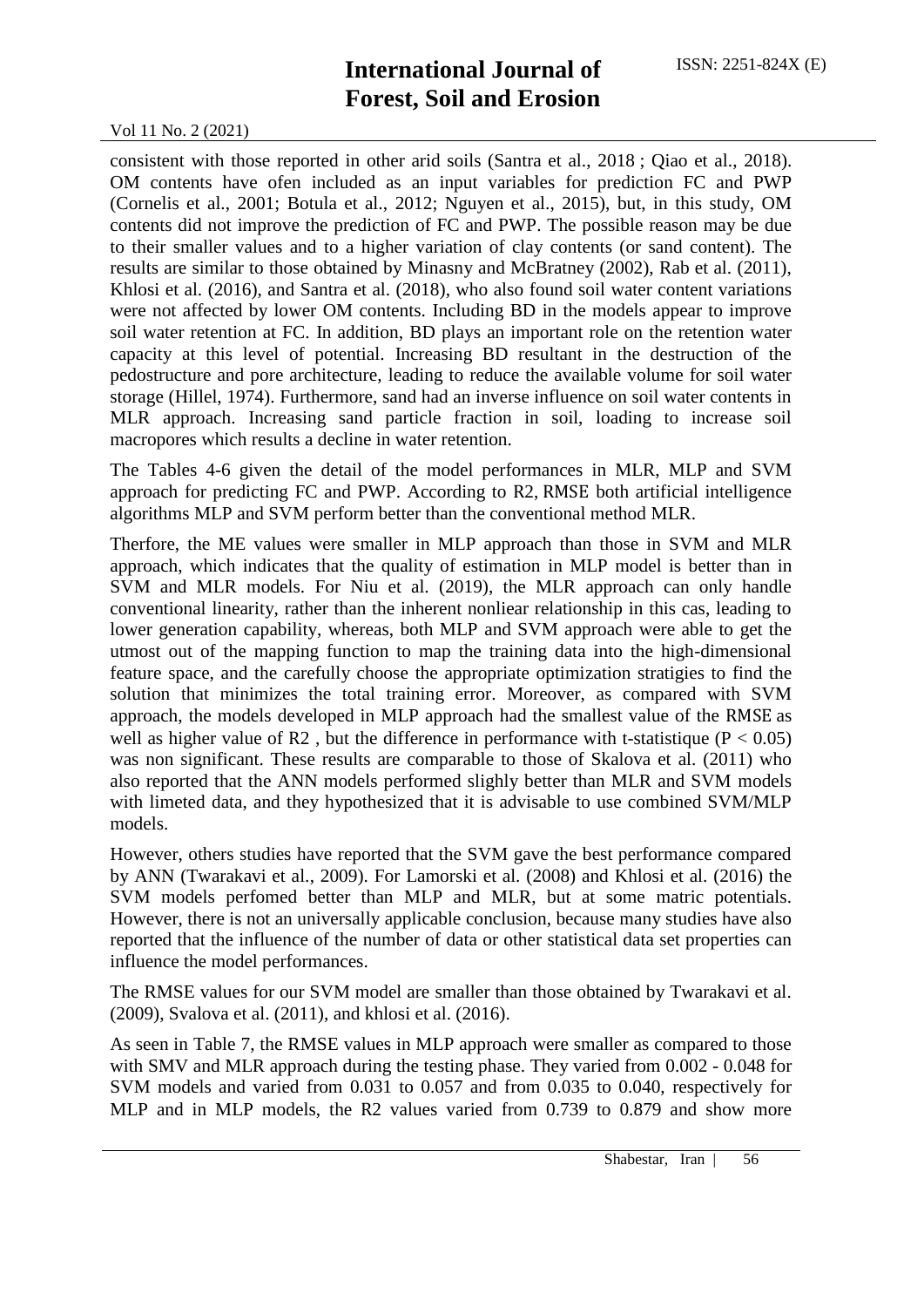accurate prediction than with SVM and MLR models, for wich the values varied from 0.647 to 0.821 and 0.692 to 0.849, respectively.

In Overall, the performance of all models developed during the testing period is showed in Fig. 4, the 3MLP model was selected as the best-fit model for predicting FC 2MLP model for predicting PWP. Evalution indices were also better at field capacity than wilting point for all models. Ghorbani et al. (2017) are found that both MLP and SVM models were classified as good performance. Haghverdi et al. (2012) showed that the performance of either of data mining methods depend on the PTF type, and database characteristics.

Finally, the MLP models with sand, clay, silt, bulk density as predictors appear the best for predicting soil water content at field capacity and wilting point.

Table 7. Goodness-of-fit for MLR, MLP and SVM models in predicting soil water contents at FC and PWP

| Variable | Input    | <b>MLR</b> |             |          | <b>MLP</b> |            |          | <b>SVM</b> |             |          |
|----------|----------|------------|-------------|----------|------------|------------|----------|------------|-------------|----------|
|          | variable | $R^2$      | <b>RMSE</b> | ME       | $R^2$      | <b>MSE</b> | ME       | $R^2$      | <b>RMSE</b> | ME       |
| 1FC      | PSD, BD  | 0.821      | 0.035       | 0.003    | 0.840      | 0.033      | $-0.001$ | 0.851      | 0.029       | $-0.001$ |
| 2PWP     | PSD, BD  | 0.699      | 0.037       | $-0.001$ | 0.778      | 0.046      | 0.007    | 0.776      | 0.048       | $-0.003$ |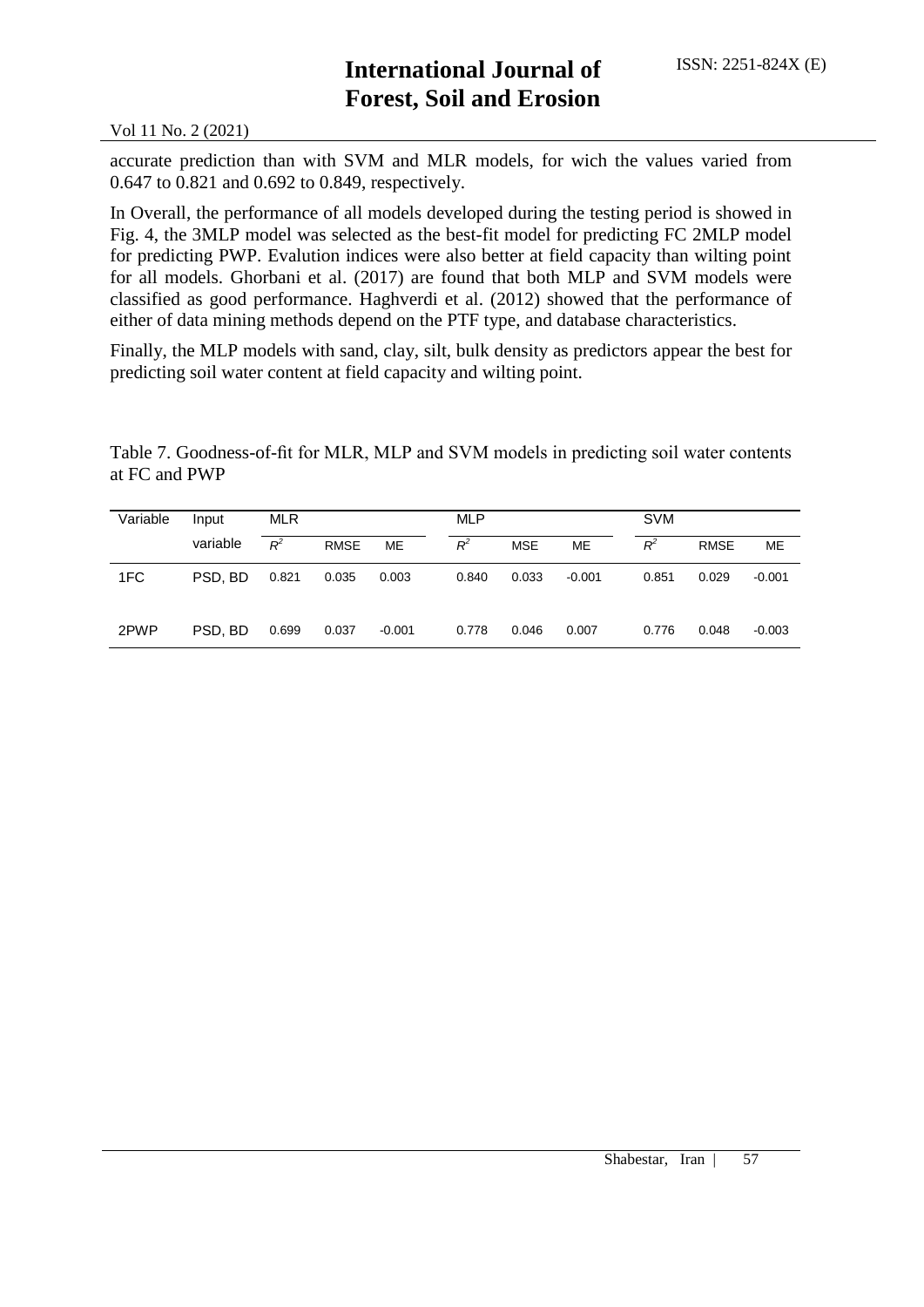Vol 11 No. 2 (2021)



Figure 4. Scatter plots of measured and predicted FC and PWP using MLR, MLP and SVM models in testing set.

#### **Conclusions**

In this study we investigate the performance of three regression approach : MLP and SVM as artificial intelligence algorithms and MLR conventional method for estimating the soil water contents at field capacity (FC) and point wilting permanent (PWP). The predictive capabilities of the trained model was accessed using some evaluation criteria. To achieve this objective, relative data samples from Biskra province in bas Sahara of Algeria were employed. Three input variables including clay, silt and sand content, bulk density and organic matter content. The obtened results indicate that the models elaborated by artificial intelligence algorithms (MLP and SVM) provide better prediction performance than conventional method (MLR). That is indicate that the artificial intelligence approach were powerful tools in modeling soil water contents. As next step, comparing the results of the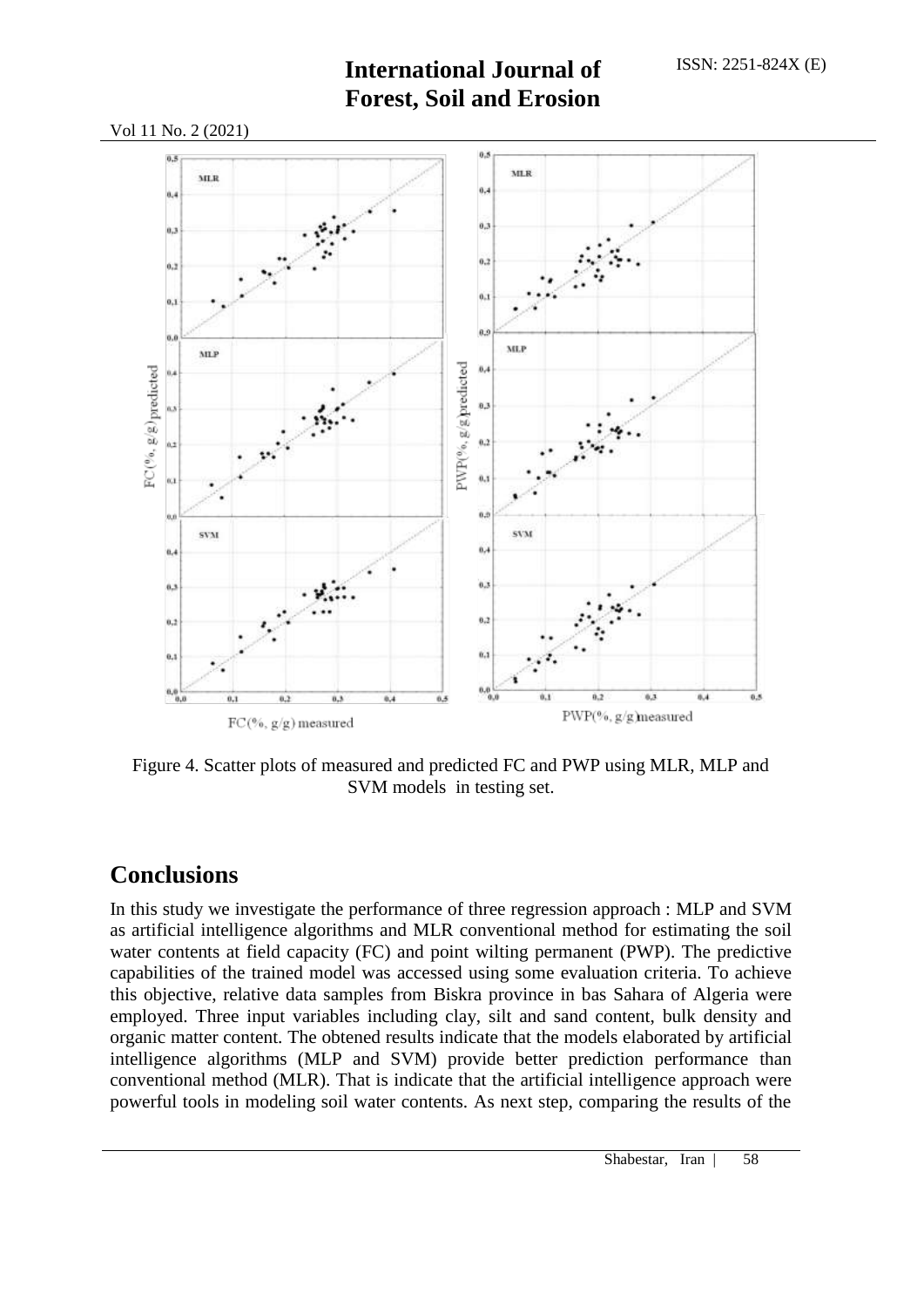models, it twas seen that overall performance of MLP model was better than that of SVM, but this difference was statistically not significant. Therfore, the results of this study were highly encouraging and suggested that SVM and MLP methods were promissing in modeling PTF for estimating soil water contents in our region.

**Acknowledgements** The authors wish to express their gratitude to National Hydraulic Ressources Agency (ANRH) and Agence National d'Amenagement du Territoire (ANAT) for providing us the documents related to the study area.

#### **References**

- ANAT (Agence National d'Amenagement du Territoire) (2003) Schéma directeur des ressources en eau de la wilaya de Biskra. Dossier agro-pédologique, 175 p.
- Botula, Y-D., Cornelis, W.M., Baert, G., Van Ranst, E. (2012) Evaluation of pedotransfer functions for predicting water retention of soils in Lower Congo (D.R.Congo). Agric Water Manag 111:1-10. DOI:<https://dx.doi.org/10.1016/j.agwat.2012.04.006>
- Cornelis, W.M., Ronsyn, J., van Meirvenne, M., Hartmann, R. (2001) Evaluation of pedotransfer functions for predicting the soil moisture retention curve. Soil Sci Soc Am J, 65, 638-648.
- Cosby, B.J., Homberger, G.M., Clapp, R.B., Ginn, T.R. (1984) A statistical exploration of the relationships of soil moisture characteristics to the physical properties of soils. Water Resour Res, 20(6), 682-690.
- Dobarco, M.R., Cousin, I., Le Bas, C., Martin, M.P. (2018) Pedotransfer functions for predicting available water capacity in French soils, their applicability domain and associated uncertainty. Geoderma, 336, 81-95. DOI: <https://doi.org/10.1016/j.geoderma.2018.08.022>
- Dridi, B., Dilmi, A. (2011) Poids des différentes caractéristiques des sols dans l'estimation de leur rétention en eau, cas des sols d'Algérie. Étude et Gestion des Sols,18(4),247- 258.

Dridi, B., Zemmouri, S. (2012) Fonction de pédotransfert pour les sols de la plaine de la Mitidja (Algérie): recherche de paramètres les plus pertinents pour la rétention en eau. Biotechnol Agron Soc Environ,16 (2), 193-201.

- Dubost, D., Larbi youcef, Y. (1998) Mutation agricoles dans les oasis algériennes: l'exemple des Ziban. Sécheresse, 9, 103-110.
- El Madjou, H., Kaba, R., Almesber, W., Bruand, A. (2016) Validation de l'estimation des propriétes de rétention en eau de sols syriens à partir de fonctions et classes de pédotransfert développées pour des sols français. Étude et Gestion des Sols, 23, 112- 123.
- F.A.O (Food and Agriculture Organization of the United Nations) (2013) Climate change, water and food security, 36, Rome, Italy.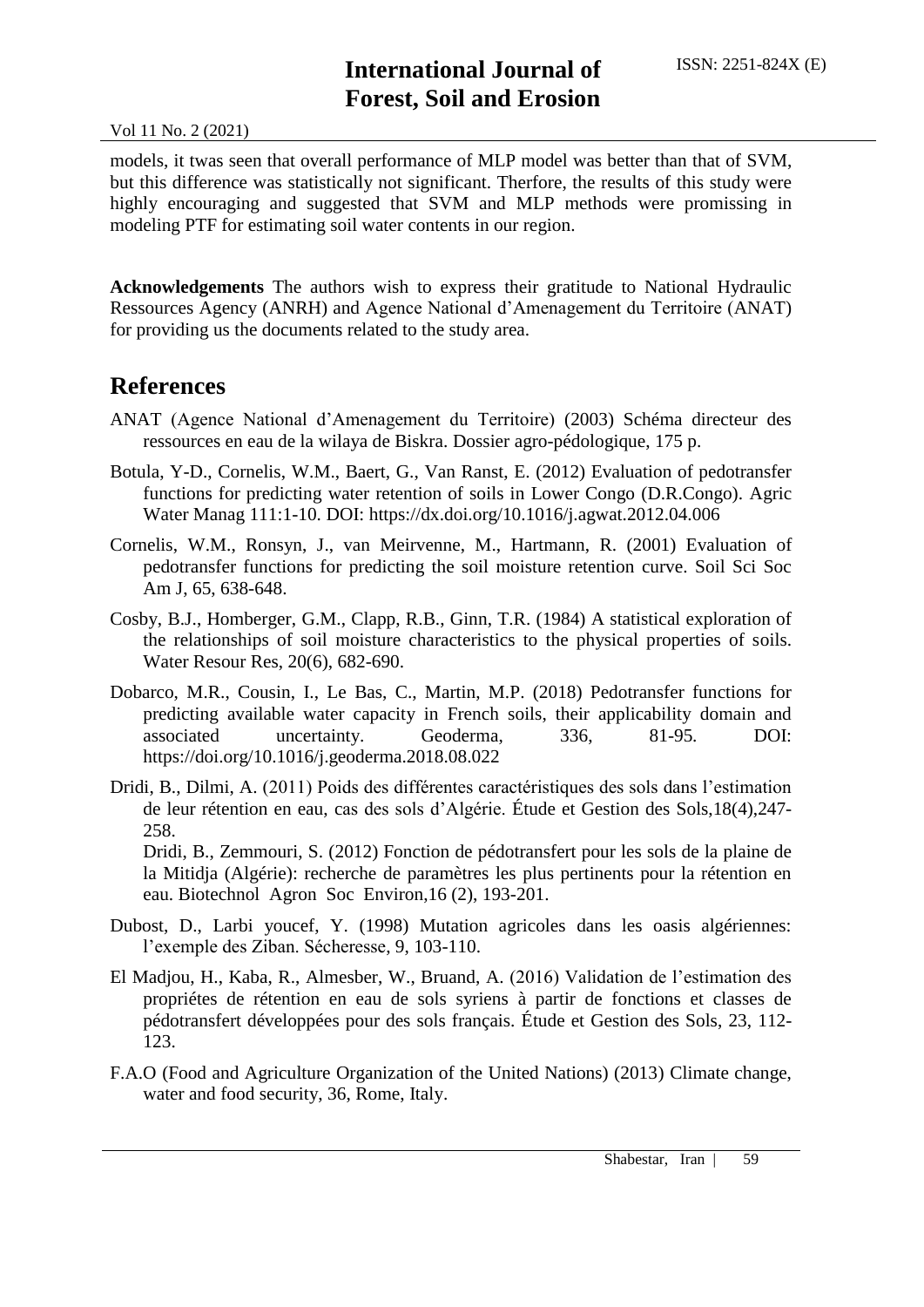- Ghorbani, MA., Shamshirband, S., haghi, D.Z., Azani, ABonakdari H., Ebtehaj, I. (2017) Application of firefly algorith-based support vector maxchines for prediction of fiel capacity and permanent wilting point. Soil Tillage Res,172, 32-38. DOI: <https://dx.doi.org/10.1016/j.still>
- Gupta, S.C., Larson, W.E. (1979) Estimating soil water retention characteristics from particle size distribution. Organic matter percent and bulk density. Water Resour Res, 15(6), 1633-1635.
- Haghverdi, A., Cornelis, W.M., Ghahraman, B. (2012) A pseudo-continuous neural network approch for developing water retention pedotransfer functions with limited data. J Hydrol, 442, 46-54. DOI: <https://doi.org/10.1016/j.jhydrol>
- Hillel, D. (1998) Environmental Soil Physics.Academic Press, New York, USA.
- IUSS Working Group W.R.B (2014) Word Reference Base for Soil Resources: International soil classification system for naming soils and creating legends for soil maps. Word soil Resour Report, (106), FAO, Rome.
- Julià-Ferrer, M., Monreal, T.E., Sánchez del Corral Jiménez, A., García Meléndez, E. (2004) Constructing a saturated hydraulic conductivity map of Spain using pedotransfer functions and spatial prediction. Geoderma, 123, 257-277. DOI: [https://doi.10.1016/j.geoderma.](https://doi.10.1016/j.geoderma)
- Karandish, F., Simunek, J. (2016) A comparison of numerical and machine-learning modeling of soil water content with limited input data. J Hydrol, 543, 892-909. DOI: <https://dx.doi.org/10.1016/j.hydrol.2016.11.007>
- Khlosi, M., Alhamdoosh, M., Douaik, A., Gabriels, D., Cornelis, W.M. (2016) Enhanced pedotransfer functions with support vector machines to predict water retention of calcareous soil. Eur J Soil Sci, 67(3), 276-284. DOI: <https://doi.org/10.1111/ejss.12345>
- Lamorski, K., Pachepsky, Y., Slawinski, C., Walczak, R.T. (2008) Using support vector machines to develop pedotransfer functions for water retention of soils in Poland. Soil Sci Soc Am J, 72 (5), 1243-1247. DOI: <https://doi.10.2136/sssaj2007.0280N>
- Li, X.D., Shao, M.A., Zhao, C.L. (2019) Estimating the field capacity and permanent wilting point at the regional scale for the Hexi Corridor in China using a state-space modeling approach. J Soils Sediments, 19, 3805-3816. DOI: <https://doi.org/10.1007/s11368-019-02314-6>
- McNeill, S.J., Lilburne, L.R., Carrick, S., Webb, T.H., Cuthill, Y. (2018) Pedotransferfunctions for the soil water characteristics of New Zealand soils using Smap information. Geoderma, 326, 96-110. DOI: <https://doi.org/10.1016/j.geoderma.2018.04.011>
- Merdum, H., Çinar, Ö., Meral, R., Apan, M. (2006) Comparison of artificial neural network and regression pedotransfer function for prediction of soil water retention and saturated conductivity. Soil Tillage Res, 90, 108-116. DOI: <https://doi:10.1016/j.still.2005.08.011>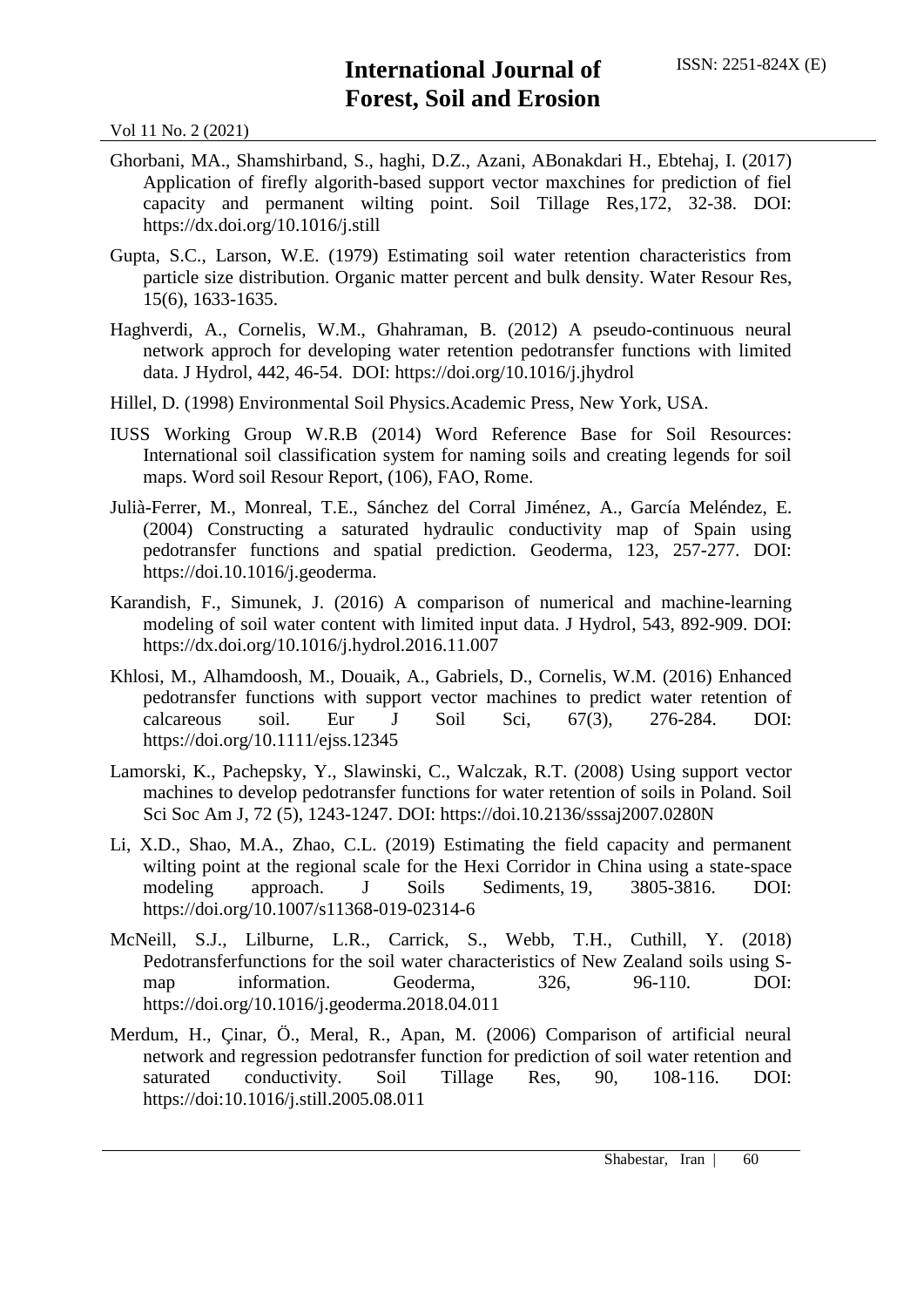- Minasny, B., McBratney, A. (2002) The neuro-m method for fitting neural network parametric pedotransfer functions. Soil Sci Soc Am J, 66(2), 352-361.
- Morvan, X., Bruand, A., Cousin, I., Roque, J., Baran, N., Mouvet, Ch. (2004) Prédiction des propriétés de rétention en eau des sols d'un bassin versant à l'aide de fonctions de pédotransfert, influence de la densité apparente et de la teneur en élements grossiers. Étude et Gestion des Sols, 11(2), 81-99.
- Nguyen, P.M., De Pue, J., Van Le, K., Cornelis, W.M. (2015) Impact of regression methods on improved effects of soil structure on soil water retention estimates. J Hydrol, 525, 598-606. DOI:<https://dx.doi.org/10.1016/j.hydrol.2015.04.014>
- Niu, Wen-Jing., Feng, Zhong-Kai., Feng, Bao-Fei., Min, Yao-Wu., Cheng, Chun-Tian., Zhou, Jian-Zhong. (2019) Comparison of multiple lineair regression, artificial neural network, exterme learning machine and support vector machine in deriving operation rule of hydrolopower reservoir. Water, 11, 88. DOI:<https://doi:10.3390/w11010088>
- Ostavari, Y., Sgari, K., Cornelis, W.M. (2015) Performance evaluation of pedotransfer functions to predict field capacity and permanent wilting point using UNSODA and HYPES datasets. Arid Land Resear Manag, 29, 383-398. DOI : <https://doi:10.1080/15324982.1029649>
- Pachepsky, Y.A., Rawls, W.J., Lin, H.S. (1996) Hydropedology and pedotransfer functions.Geoderma,131,308-316.DOI : <https://doi:10.1016/j.geoderma.2005.03.012>
- Pollaco, J.A.P. (2008) A generally applicable pedotransfert function that estimates field capacity and permanent wilting point from soil texture and bulk density. Can J Soil Sci, 88(5), 761-774.
- Qiao, J.B., Zhu, Y.J., Jia, X.X., Huang, L.M., Shao, M.A. (2019) Pedotransfer functions for estimating the field capacity and permanent wilting point in the critical zone of the Loess Plateau, China. J Soils Sediments, 19,140-147. DOI: <https://dx.doi.org/10.1007/s.11368-018-2036-x7>
- Rab, M.M., Chandra, S., Fisher, P.D., Robinson, N.J., Kitching, M., Aumann, CD., Imhof, M. (2011) Modelling and prediction of soil water contents at field capacity and permanent wilting point of dryland cropping soils. Aust J Soil Res, 49, 389-407. DOI: <https://doi.10.1071/SR10160-1838-2675X/11/050389>
- Rawls, W., Brakensiek, D. (1982) Estimating soil water retention from soil properties. J Irrig Drain, 108(2),166-171.
- Reichert, J.M., Albuquerque, J.A., kaiser, D.R., Reinert, D.J., Urach, F.L., Carlesso, R. (2009) Estimation of water retention and avaibability in soils of Rio grande do sul. R Bras Ci Solo, 33,1547-1560.
- Santra, P., Das, B.S. (2008) Pedotransfert functions for soil hydraulic properties developed from a hilly watershed of Eastern India. Geoderma, 146, 439-448. DOI: <https://doi:10.1016/j.geoderma.2008.06.019>